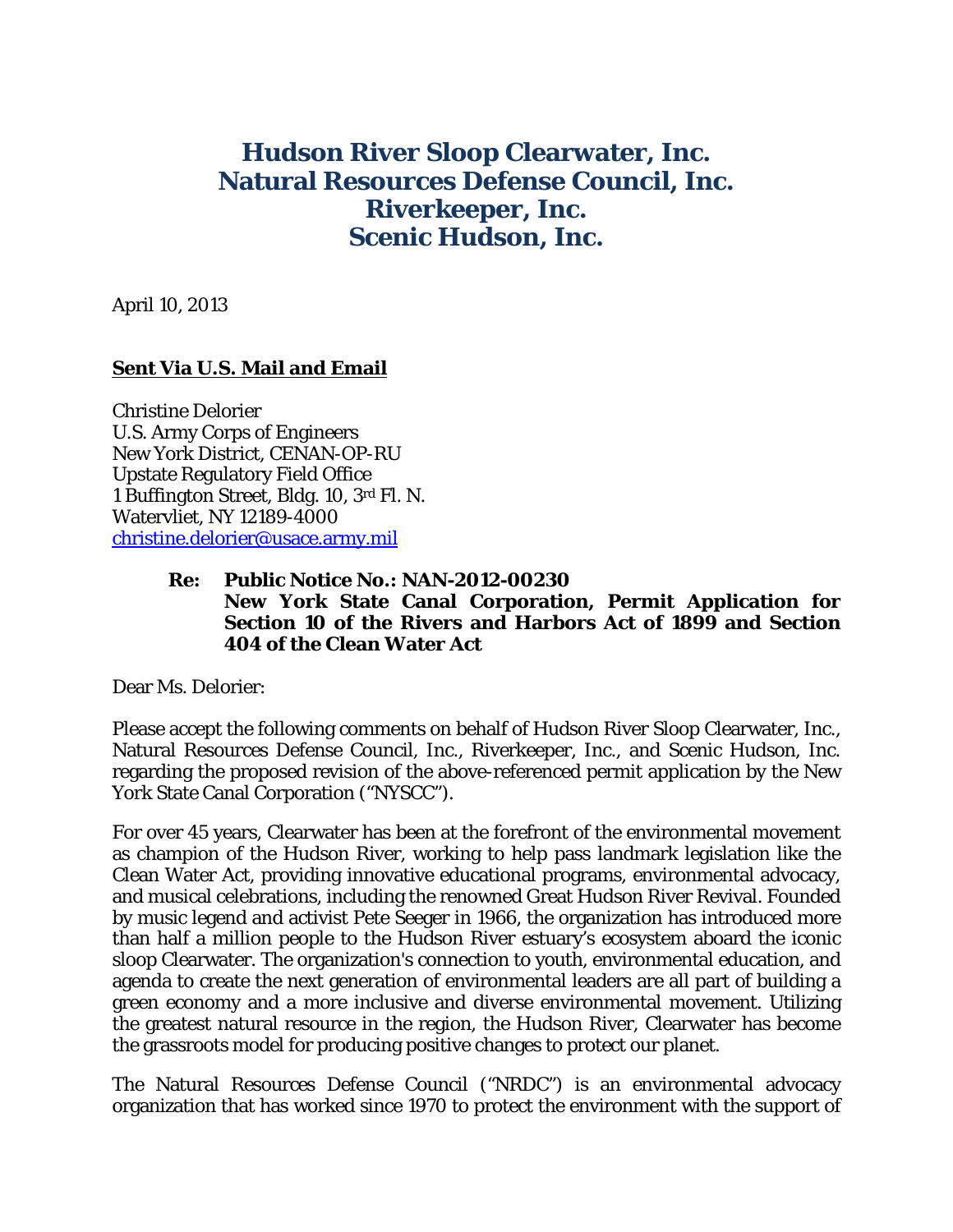its 1.3 million members and online activists. NRDC uses legal, policy, scientific and market-based tools to protect wildlife and wild places and to ensure a healthy environment for all life on earth. For more than 40 years, the group has worked to protect New York's water, including fighting for the cleanup of the Hudson River PCB contamination.

Riverkeeper is a member-supported watchdog organization dedicated to defending the Hudson River and its tributaries and protecting the drinking water supply of nine million New York City and Hudson Valley residents. For more than 44 years, the group has been New York's clean water advocate. Riverkeeper has worked to establish globally recognized standards for waterway and watershed protection, and has been a leader in advocating for the preservation and restoration of critical Hudson River habitat in the Hudson River Estuary.1

Scenic Hudson works to protect and restore the Hudson River and its majestic landscape as an irreplaceable national treasure and a vital resource for residents and visitors. A crusader for the valley since 1963, the groups is credited with saving fabled Storm King Mountain from a destructive industrial project and launching the modern grass-roots environmental movement. Today with more than 25,000 ardent supporters, Scenic Hudson is the largest environmental group focused on the Hudson River Valley. Scenic Hudson's team of experts combines land acquisition, support for agriculture, citizen-based advocacy and sophisticated planning tools to create environmentally healthy communities, champion smart economic growth, open up riverfronts to the public and preserve the valley's inspiring beauty and natural resources.

As members of the Community Advisory Group ("CAG") for the Hudson River Superfund site, Riverkeeper, Scenic Hudson, and Clearwater work together to ensure the environmental interests of the Hudson River and the surrounding communities are sufficiently protected during General Electric's ("GE") remediation of the polychlorinated biphenyl ("PCB") contamination that it caused in the River. And NRDC, as a group that has long worked alongside the CAG members to ensure a clean Hudson River, is similarly committed to environmental protection and a thorough PCB cleanup.

In general, we support the NYSCC's recent application for Section 10 of the River and Harbor Act and Section 404 of the Clean Water Act permits to "conduct dredging, with ten years maintenance and upland disposal, of PCB contaminated sediments within a 38 mile portion of the Champlain Canal (Hudson River) to restore and maintain the State

 $\overline{a}$ 1 The most current information on Riverkeeper's work can be found on our website at www.riverkeeper.org. Our advocacy work on PCB contamination in the Hudson River and the General Electric remediation in the Upper Hudson River can be found at http://www.riverkeeper.org/campaigns/stop-polluters/pcbs/ (last visited on April 5, 2013).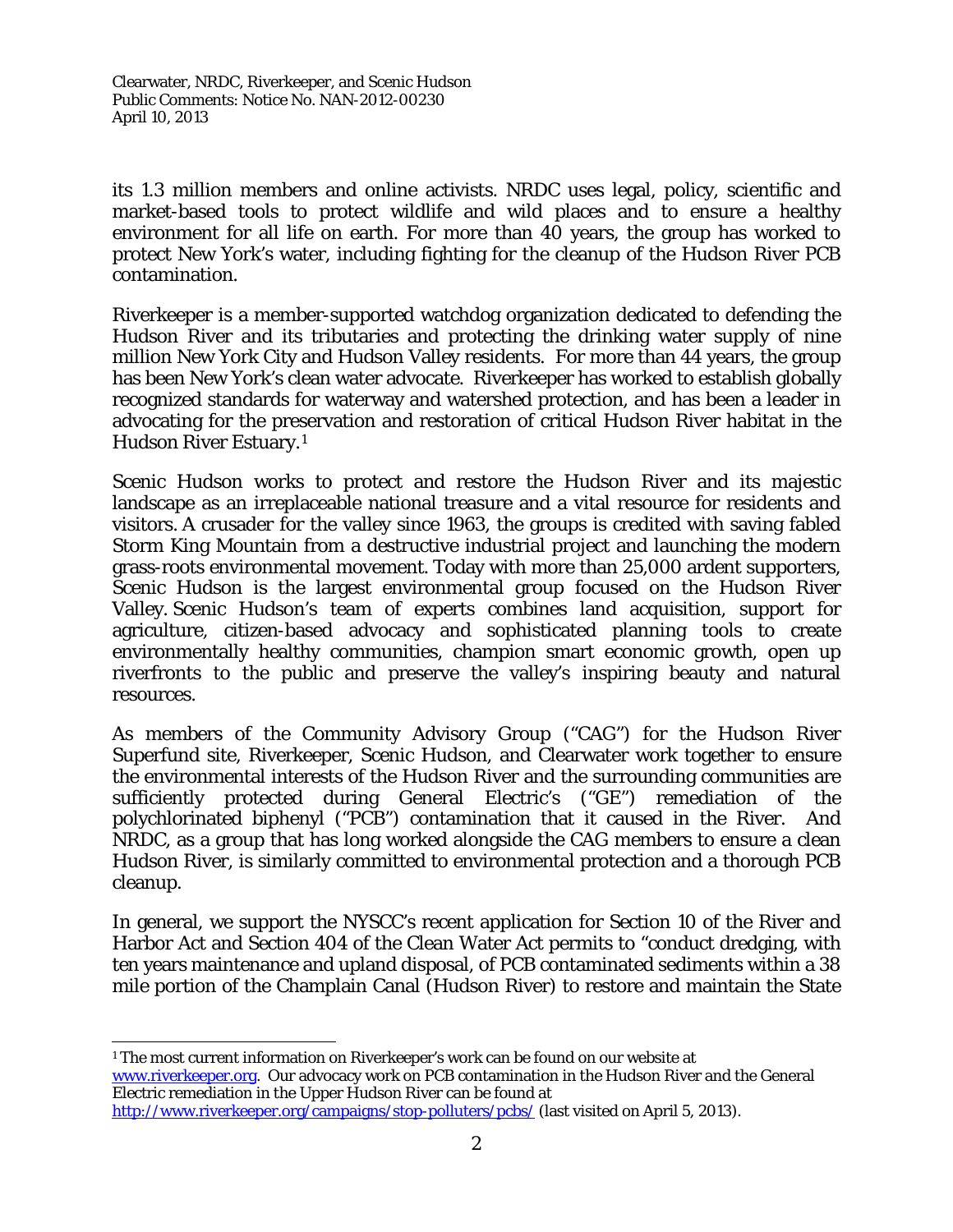navigation channel to its previously approved width and depth," and support the Army Corp of Engineers' ("Army Corps") approval of the requested permits.

Due to the extensive PCB contamination of the navigational channel from the Federal Dam at Troy to Fort Edward, the NYSCC has not dredged the Champlain Canal in over 30 years. Therefore, allowing the NYSCC to dredge the channel will not only allow for the potential for economic benefits to the up-river communities, but will also result in the incidental benefit of making the Hudson River cleaner due to the removal of PCB contamination that lies outside of the scope of GE's obligation for remediation under Comprehensive Environmental Response, Compensation, and Liability Act, 42 U.S.C. §§ 9601 *et seq.* ("CERCLA", or Superfund), as set forth in the 2002 Record of Decision.

We respectfully request the Army Corps to consider the following issues that affect the environment, water quality of the Hudson River, and the interests of the general public. These comments are in response to the unique situation of this portion of the Hudson River (*i.e.*, excessive PCB contamination due to GE's historic operations along the Hudson) and the fact that the requested dredging by the NYSCC will take place within the largest Superfund site in the country.

One of the biggest concerns with dredging PCB-laden river sediment is the potential for resuspension of the contamination and the recontamination of "clean" sediment in other parts of the Hudson River. As well, resuspension and recontamination may cause increases in the PCB levels of Hudson River fish, for which there is already a severe human consumption advisory in place by the New York State Department of Health.<sup>2</sup> While we realize that the dredging to be undertaken by NYSCC is not nearly on the level of that undertaken by GE as part of their remedial activities, because of the potential deleterious effects of dredging PCB-contaminated sediment, we nevertheless respectfully request that the Army Corps include three important conditions for approval of the permits to the NYSCC:

(1) Adoption of the EPA Quality of Life Performance Standards for Phase 2 (December 2010; as updated and amended)3 developed for the GE remedial PCB-dredging operation. These standards cover the impacts of PCB-dredging operations on air, odor, noise, light and navigation. These standards were developed in consultation with New York State and with public input and are consistent with federal and state laws, and should be applied to the dredging of PCBs by the NYS Canal Corp. in the Champlain Canal.

 $\overline{a}$ 2 Due to already elevated levels of PCB in the fish, which are eaten by local residents, and which have the potential to cause health and developmental problems in children and adults, among other health

<sup>&</sup>lt;sup>3</sup> Available at http://www.epa.gov/hudson/phase2 docs/techmemo qoflp.pdf (last visited April 5, 2013). The original Phase 1 Quality of Life Performance Standards (May 2004) are available at http://www.epa.gov/hudson/quality\_of\_life\_06\_04/index.html (last visited April 5, 2013).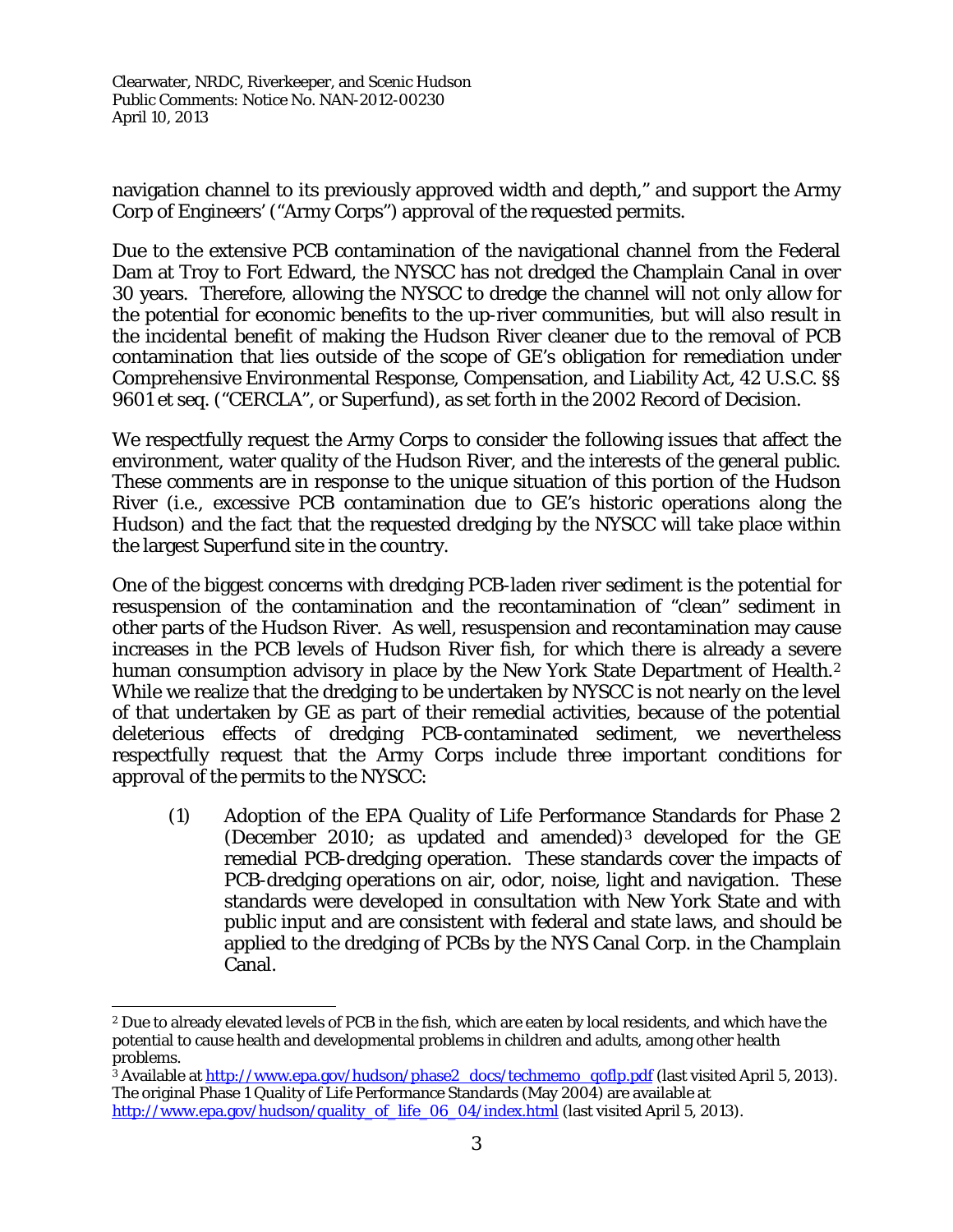- (2) Adoption of the Revised Engineering Performance Standards for Phase 2 (December 2010; as updated and amended)<sup>4</sup> ("EPS") developed for the GE remedial PCB-dredging operation, including any PCB-monitoring requirements contained therein or in the 2002 ROD. The peer-reviewed EPS establishes performance standards for PCB resuspension during dredging, production rates during dredging and PCB residuals after dredging.
- (3) Adoption of the EPA Substantive Water Quality Requirements (December  $2010$ ; as updated and amended)<sup>5</sup> developed for the GE remedial PCBdredging operation. These requirements were developed in consultation with NYSDEC and NYSDOH and covers (a) in-river releases not subject to the EPS, and (b) discharges of treated water to the Champlain Canal (which was specifically contemplated by the NYS Canal Corp's application).

Notwithstanding our request for these additional environmental conditions, the requisite permitting and preparation for the dredging of the Champlain Canal is urgently needed. Upriver communities continue to be denied potential economic growth opportunities and tourism development due to the NYSCC's inability to dredge the channel due to PCB-contamination. While specific concerns should be addressed prior to active dredging operations, navigational dredging must be conducted to allow deep-draft shipping in the Champlain Canal for the first time in decades.

The expected conclusion of the upriver remediation and the possibility of navigational dredging have allowed local communities, municipalities, and business associations to plan for the recovered use of the Hudson River's historical shipping capabilities and to foster waterfront revitalization proposals. In fact, a three-county group of business groups, mayors and supervisors along the upper Hudson recently received a proposition to build and operate a barge terminal in Washington County. However, economic development projects such as the barge terminal cannot be built unless the channel is dredged to the proper navigational depth. Therefore, the approval by the Army Corps for the NYSCC's requested permits – particularly with the requested quality of life, engineering performance, and water quality standards – is critical for the economic recovery of the communities along the Hudson River.

Finally, pursuant to the directive of the Army Corps' Public Notice, we hereby respectfully request that the Army Corps consider holding a public hearing on the above-referenced permit applications. With great respect for the regulatory process, we believe a public hearing may be necessary to allow additional stakeholders and the

<sup>5</sup> The revised EPA-issued Substantive Water Quality Requirements can be found in the Revised Engineering Performance Standards for Phase 2, available at

 $\overline{a}$ <sup>4</sup> Available at http://www.epa.gov/hudson/phase2\_docs/revised\_eps.pdf (last visited April 5, 2013).

http://www.epa.gov/hudson/phase2\_docs/revised\_eps.pdf (last visited April 5, 2013).